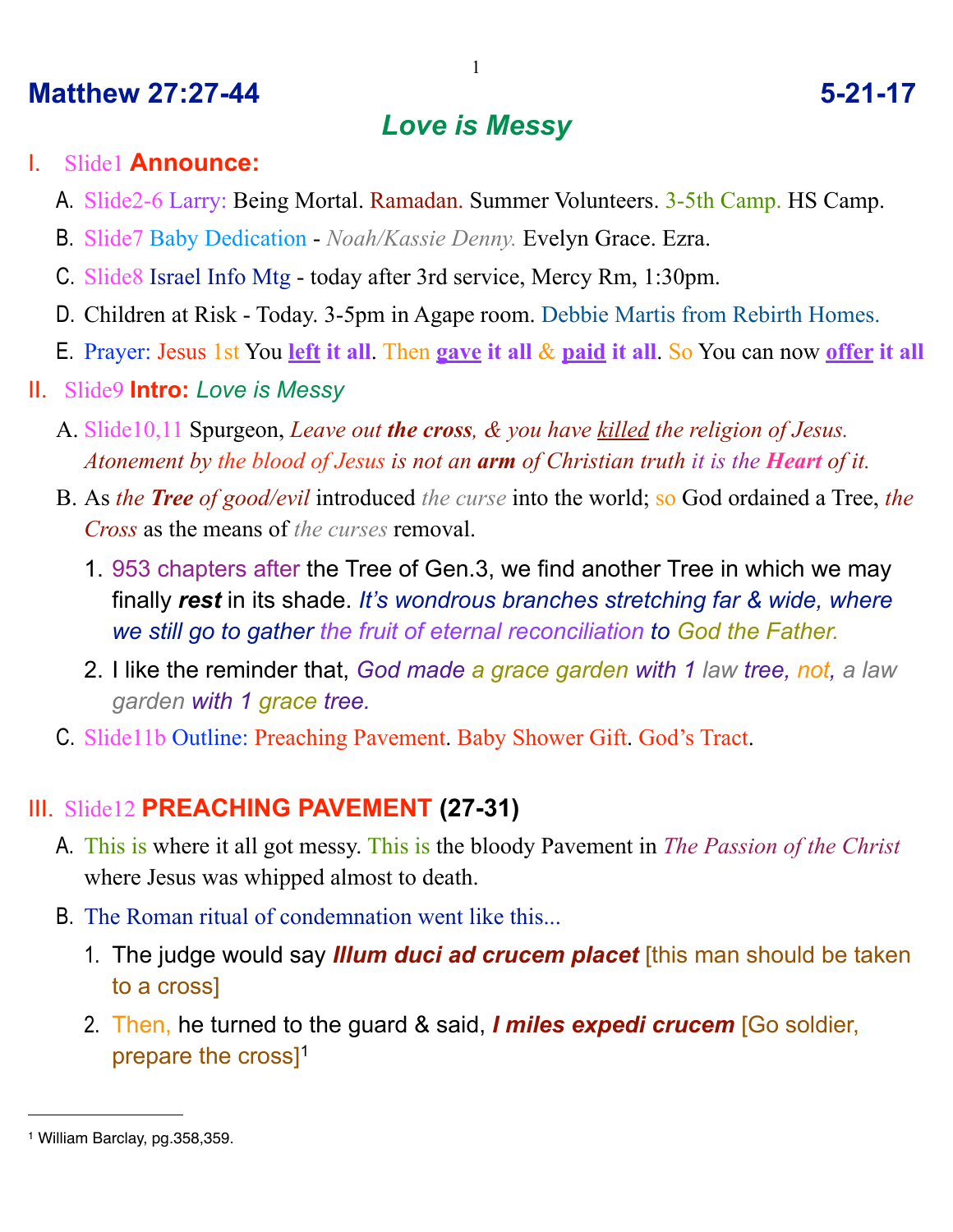- a) While the cross was being prepared, Jesus was in the hands of the soldiers.
- C. Slide13 Praetorium The governor's headquarters. In the courtyard.
	- 1. NW corner of the Temple area, at **the Tower of Antonia**, on the east side of the city. They discovered in excavations a large pavement area.
		- a) Jn.19:13 When Pilate therefore heard that saying, he brought Jesus out and sat down in the judgment seat in a place that is called **The Pavement**, but in Hebrew, **Gabbatha**.
		- b) When you visit, you can even see **a game** chipped into one of the Paving stones.
- D. Here they play *the Comic King* [A game of cat & mouse]
	- 1. Remember He had already went through *the scourging* before this horseplay began.
	- 2. To them Jesus was only another man for a cross, & they carried their barrackroom pantomime of royalty & worship, not w/any malice, but as a coarse jest.
		- a) No, the malice comes later…*from His own*. :(
		- b) The Crown preaches a message...*here stands Jesus wearing the consequences of Adam's sin* (Adam's fall brought the thorns).
	- 3. All in a days work for the soldiers. But not every day did they have one that claimed to be King. So to relieve some **boredom**, a few minutes of **entertainment** at Jesus' expense.
- E. **Sin** should be slapped. **Covetousness** should be crucified. **Wickedness** should be whipped. **Bad decisions** should be beat. **Shortcomings** should be scourged...*not Jesus!*
- F. Struck him on the head most likely to *drive the sharp thorns* onto His brow.
	- 1. Show thorns from Israel.
	- 2. *Struck* is in the *imperfect tense* indicating, *they repeatedly struck him on the head. \** this affected me more than anything here. Over & over. *Stop it!* (yet, each blow is exactly like just 1 of our *sins*. That same voice yells, *Stop it!*)
	- 3. The crown of thorns a cruel *caricature* of the wreath worn by the emperor.
		- a) The **physical sufferings of Christ** have always been, and will remain, *a window through which we see…the heart of God.*
- G. Our Lord quietly suffered  $\&$  never fought back.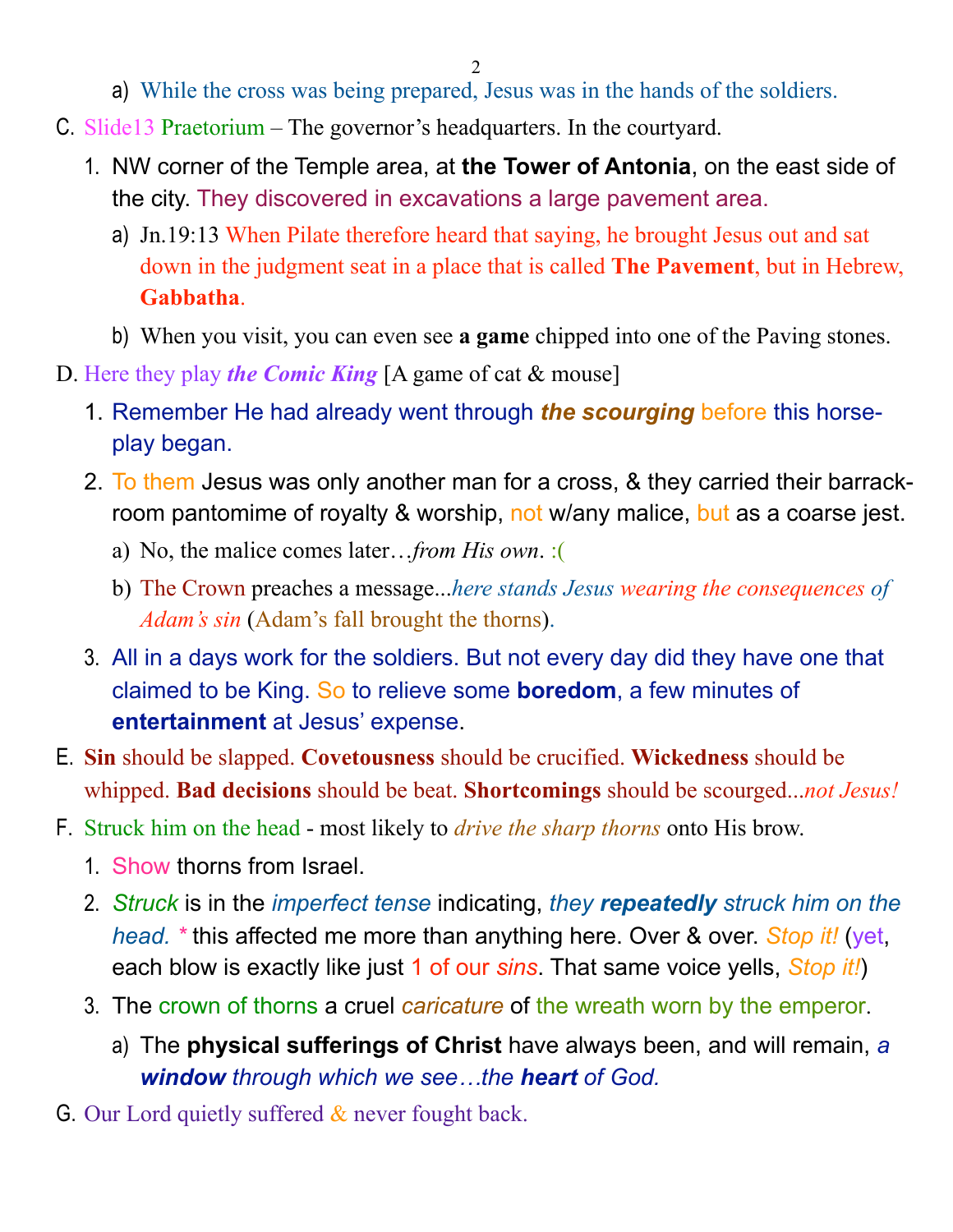- 1. A lesson *Matt's readers* would need to learn as they faced official persecution.
- H. This Pavement **still** preaches: [it's a *powerful, somber, sobering, overwhelming* spot]
	- 1. Our Jewish Tour guide said, *I never heard that it wasn't the Jews fault or the soldiers, but that we EACH put Jesus on the cross. WE are to blame.*
	- 2. I asked 1 who taught a this site, What struck you? The cost; the value of me. [It's the messy side of God's love]
	- 3. I had asked another, What struck you? It sunk in, not only **where** we were but **what** He did.

#### IV. Slide14 **BABY SHOWER GIFT (32-36)**

- A. According to law, the guilty victim had to **carry his cross**, or at least **the cross beam**, to the place of execution, & Jesus was no exception.
	- 1. He left Pilate's hall bearing His cross.
- B. Here we have the long walk down the **Via Dolorosa**, i.e. *road of sorrows.*
	- 1. Slide15 Chrysostom saw prophetic fulfillment in this, seeing it as parallel to *Isaac's bearing the wood* for his own sacrifice to Mt. Moriah.
		- a) Gen.22:6 So Abraham took **the wood** of the burnt offering and **laid it on Isaac his son**; & he took the fire in his hand, and a knife, and the two of them went together.
	- 2. Slide16 And so, Jesus is off to **Jerusalem's** *killing fields*.
- C. Slide17a (32) Simon of Cyrene [CyreNAIca was in Eastern Libya today, near Benghazi]
	- 1. Slide17b Simon came to Jerusalem to **celebrate** the Passover; and ended up **meeting** the Passover…Lamb.
	- 2. The next time **your plans** are interrupted & you have to *carry another's cross*, remember what **Simon** did for **Jesus** *AND* what **Jesus** did for **Simon**.
	- 3. In Lk.23:26 *He bears it after Jesus*. That either can mean Jesus took the front & Simon carried the rear (lighter side). Or, Jesus took it from Antonia Fortress to the Damascus Gate (which He did) then Simon carried it from the gate to Calvary.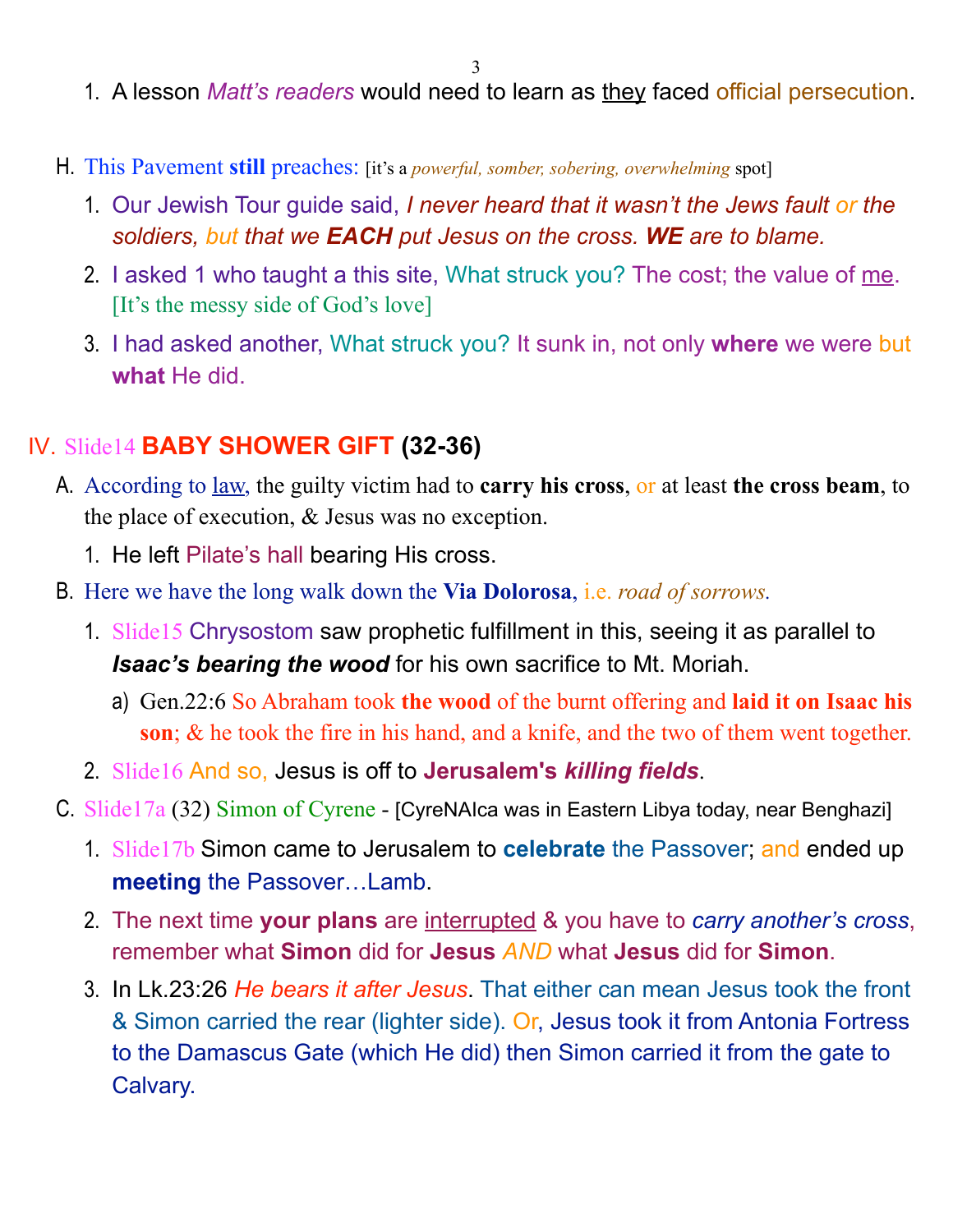- D. Slide18 My children received *US Savings Bonds* at their birth. It meant nothing to them as a baby or even a child but later in adulthood it would be useful. [\$25 - \$75 after yrs of accruing interest, to help pay for the U.S. government's borrowing needs]
	- 1. And so here with Jesus, at His birth he received the *gold, frankincense, myrrh.*
- E. Slide19 (34) Wine mingled w/**gall** (in Marks account *Myrrh*) (resin/powder)
	- 1. To drug w/Myrrh. In accordance w/Jewish customs based on Prov 31:6, this was given to *dull the senses*. Give strong drink to him who is **perishing**, And wine to those who are bitter of heart.
		- a) An acceptable anesthetic to deaden physical pain, or deep emotional bitterness.
	- 2. The Babylonian Talmud says that, respected women appointed themselves to provide condemned victims w/*a narcotic, pain-reducing drink* before execution.
- F. *But Jesus refused it...* 
	- 1. He would not have His senses dulled.
	- 2. He wanted to be in full possession of His faculties as He did the Fathers will.
	- 3. He would accomplish the work of Redemption.
	- 4. He would enter fully into His sufferings, on our behalf.
	- 5. He would take no shortcuts.
	- 6. He refused *the cup of sympathy* so that He might better drink *the cup of iniquity.*
- G. **Myrrh** was **received** at His birth, yet **denied** at His death. [simply pointed to His death]
	- 1. Finally, that *strange baby shower gift* makes sense.
- H. (35) Then they crucified Him Crucifixion was a barbaric form of capital punishment invented by the Persians. [They believed the earth was sacred to Ahura Mazda, the earth god]
	- 1. They felt that death should *not contaminate the earth*; thus hung them **above** the earth. [Ahura Mazda=*Lord Wisdom*]
- I. Slide20,21 Remember later on, Jesus showing the **scars** from His nails?
	- 1. He didn't pretend his holes/scars/wounds weren't there. *The nails were there.*
	- 2. And *admitting it* doesn't take scars away...scars remain.
	- 3. What/who has wounded you? What scars do you bear in your body/mind/soul?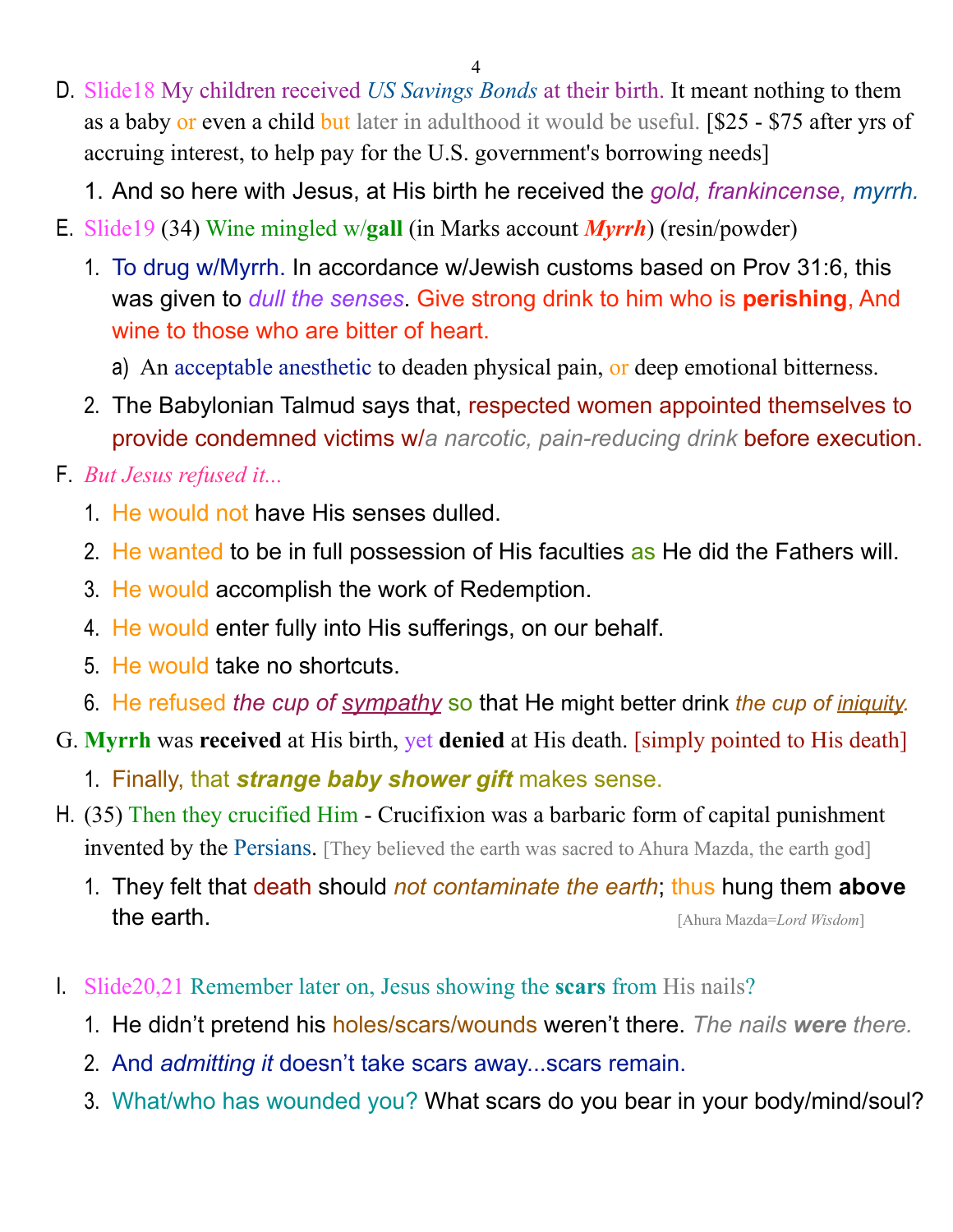- a) Know that God **will** release *the greatest power in your life* from where the nails were. [just like when He showed His scars]
- 4. It takes faith to believe, *the same place where the nails were, is the same place where the healing is.*
- 5. Oh your scars happened, and they hurt...*but don't stay wounded*...when there is healing in His hands.

## V. Slide22 **GOD'S TRACT (37-44)** [Hebrew. Gk. Lt.]

- A. The King of the Jews (37) [read His placard as **truth**. God speaking **truth** through unbel's]
	- 1. The Jews *repeatedly* asked Pilate to *change the sign* (Jn.19:21,22). Finally Pilate stands for something & says, Do not write *The King of the Jews*, but that he said that he was...what I have written I have written.
		- a) Oh, *an eternal truth* Mr. Pilate…for He is **a King**.
		- b) During Jesus' infancy **the Magi** came from the East heralding Him as King.
		- c) Now, His royal title is fixed to His cross. [some call it *God's 1st tract*]
			- (1) And 1 day when He returns it will be emblazoned on **His robe** and on **His thigh** a name written: *KING OF KINGS AND LORD OF LORDS*.
	- 2. Slide23 A King 1st at His *crib.* 2nd on His *cross*. 3rd to be on the day of His *coronation.* [remember from Christmas]
- B. (39) Thomas Carlyle called *ridicule*...*the language of the devil*. Here, it was so true.
	- 1. Murder of the tongue is a weapon of mass destruction, causing *emotional bloodshed* and *psychological warfare* that only God's grace can heal.
- C. Slide24 (40) Come down from the cross *How about come up from the grave in 3?*  1. Salvador Dali, *Christ of Saint John of the Cross.*
- D. Save Yourself *Be careful* of the worlds whispers...
	- 1. The devil told Jesus, **serve** Yourself (Mt.4:3,4)
	- 2. Peter said, **pity** Yourself (Mt.16:21-23)
	- 3. His unsaved relatives said, **show** Yourself (Jn.7:4)
	- 4. The world said, **defend** Yourself but Jesus was silent (Mt.27:14).
	- 5. The world said, **pamper** Yourself but Jesus refused the drug (34).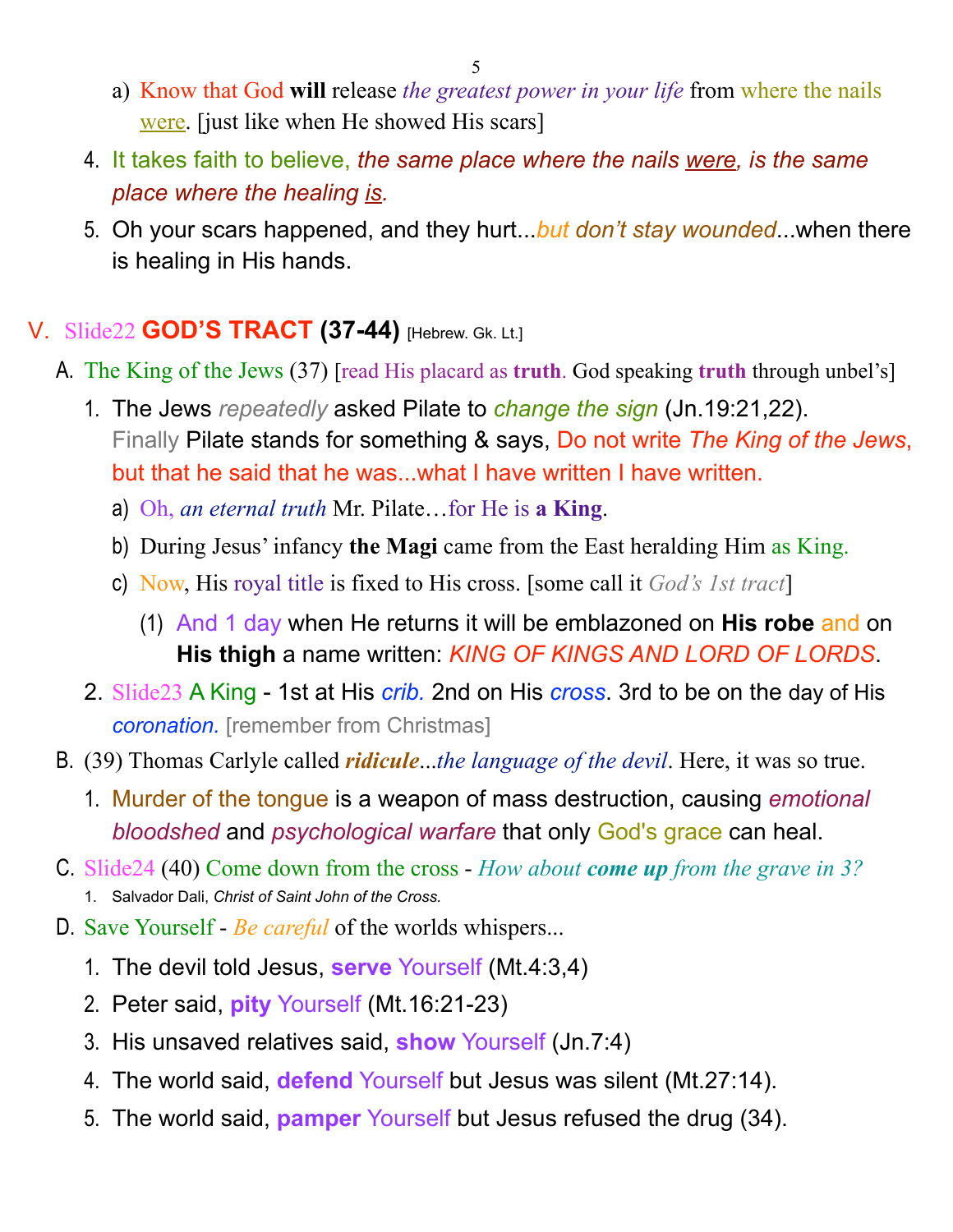- 6. The crowd at Calvary said, **save** Yourself but Jesus remained on the cross & finished the work the Father gave him to do (42). Adapted, Warren Wiersbe pg.664,665.
- E. Jesus was deaf to all those appeals & *gave Himself*.
	- 1. Starting as a baby...*He gave Himself*. Continuing w/a perfect life...*He gave Himself*. Culminating on His cross...*He gave Himself*. Today, as our mediator & interceder...*He still gives Himself*.
- F. (42) He saved others; Himself He could not save
	- 1. It is precisely because He did not save Himself, that He was able to save others.
	- 2. It is possible that their sarcastic...*He saved others*, may have encouraged *the one thief* to trust Him.
- G. (42) One last challenge, Come down from the cross & we will believe in You.
	- 1. General Booth said long ago, *It is because Jesus did not come down from the Cross that we believe in him.*
- H. Slide25 While man was doing his **worse**…God was doing His **best**.
- I. **1st** see Jesus as **Sufferer** observe His great love **for you**. **2nd** see Jesus as **Sovereign** - behold the King & His demands...*Repent & Believe*. **3rd** see Jesus as your **Substitute** - **ask** Jesus to place your sins *in His paper shredder* **for you**, for He has taken your place. 1 Pet.2:24 *He* bore our sins in His own body on the tree, that **we**, having died to sins, might live for righteousness; by whose stripes you were healed.
- J. At the Pavement...*Love was Messy*. On the Cross...*Love was Messy*. Today, when you try to love others in Jesus' name, you'll find...*Love is Messy*.
- K. Illustration about Faith: A thirsty man sees a water pump in the middle of the desert. His water bottles are empty and he comes upon this pump. Tied to it is a hand written note put there by someone before him. The note reads *"I have buried a bottle of water to prime the pump. Don't drink any of it. Pour in half of it to wet the leather. Wait, and then pour in the rest. Then pump. The well has never gone dry, but the pump must be primed to bring the water up. When you are through drawing water, refill the bottle and bury it in the sand for the next traveler."* Warning! *"You are going to be tempted to not believe this*